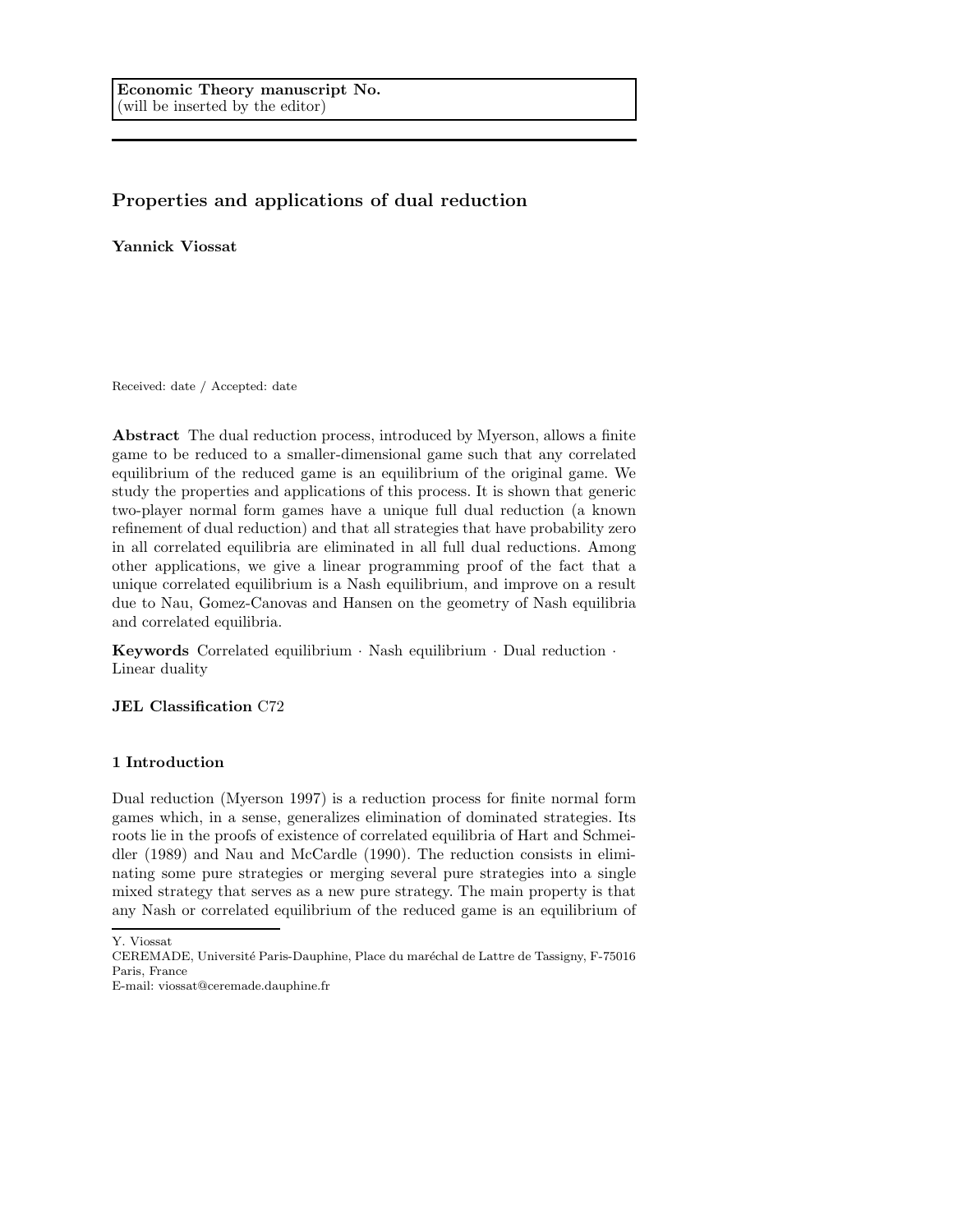the original game. Moreover, by iterative reduction, any finite game can be reduced to an elementary game, that is, to a game in which all incentive constraints defining correlated equilibria may be satisfied as strict inequalities in a correlated equilibrium. Myerson (1997) also showed that, while some games can be reduced in several ways, this ambiguity is alleviated if we focus on a specific class of dual reductions, called full dual reductions.

A first aim of this article is to better understand the properties of dual reduction: in particular, which strategies and equilibria are eliminated, and whether focusing on full dual reduction allows us to get a uniquely defined reduction process. Our main results are that: (i) full dual reductions need not eliminate weakly dominated strategies; however, they eliminate all strategies which have probability zero in all correlated equilibria; (ii) generic two-player normal form games have a unique full dual reduction. The main step in proving (ii) is to understand that the ways in which dual reduction merges pure strategies is linked to the Nash equilibria of the games obtained by omitting certain pure strategies of the original game.

The second aim of this article is to show that dual reduction is a useful tool to study properties of Nash and correlated equilibria. We give three examples: (i) a linear programming proof of the fact that a unique correlated equilibrium is a Nash equilibrium; (ii) a proof that any tight game (Nitzan 2005) has a completely mixed Nash equilibrium; (iii) a refinement of a result of Nau et al. (2004) on the geometry of Nash equilibria and correlated equilibria. Other applications are discussed.

The remainder of the article is organized as follows: the next section sums up known results, with some new insights. In Section 3, we try to understand which strategies and equilibria are eliminated by dual reduction. Section 4 gives examples of applications of dual reduction. Finally, the Appendix shows that almost all two-player games have a unique full dual reduction. All references to Myerson are to Myerson (1997).

Notation. As Myerson, we denote a finite game in strategic form by

$$
\Gamma = (N, (C_i)_{i \in N}, (U_i)_{i \in N})
$$

where N is the finite set of players,  $C_i$  the finite set of pure strategies of player *i*, and  $U_i$ :  $\times_{j\in N} C_j$  → R the utility function of player *i*. The set of pure strategy profiles is denoted by  $C = \times_{j \in N} C_j$ . For each player i, we let  $C_{-i} = \times_{i \in N \setminus \{i\}} C_i$ . If  $c = (c_i)_{i \in N}$  is a pure strategy profile and  $d_i$  a pure strategy of player i, we let  $(c_{-i}, d_i)$  denote the pure strategy profile that differs from c only in that the *i*-component is  $d_i$ .

For any finite set S, we let |S| denote its number of elements and let  $\Delta(S)$ be the set of probability distributions over  $S$ . We identify the element  $s$  of  $S$ with the corresponding vertex of  $\Delta(S)$ . A correlated strategy of the players in N is an element of  $\Delta(C)$ . Thus,  $\mu = (\mu(c))_{c \in C}$  is a correlated strategy if and only if  $\mu(c) \ge 0$  for any c in C and  $\sum_{c \in C} \mu(c) = 1$ .

Let  $\mu$  be a correlated strategy. Assume that before play, a mediator draws a pure strategy profile c with probability  $\mu(c)$  and then privately recommends  $c_i$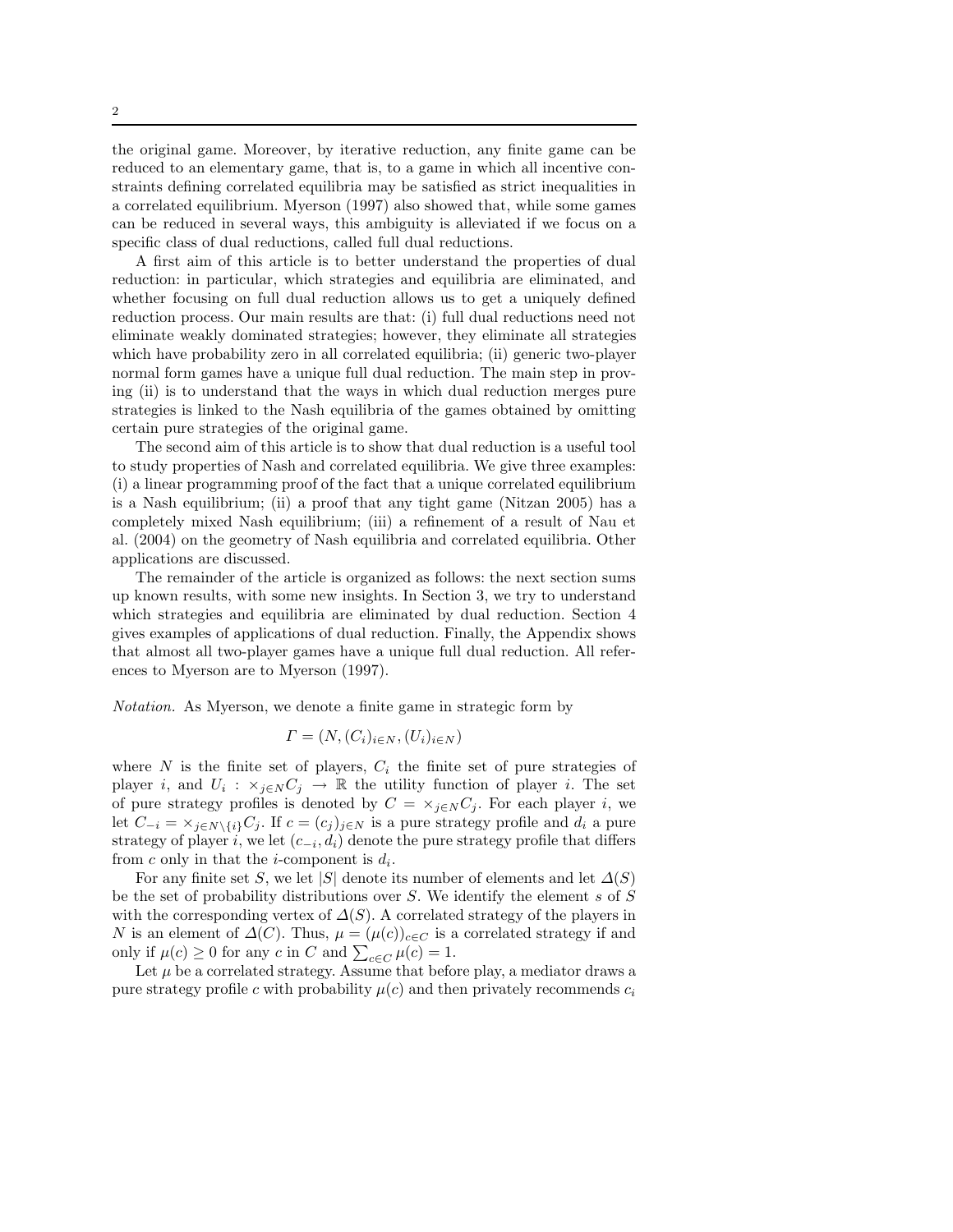to player i, for every i in N. The correlated strategy  $\mu$  is a correlated equilibrium (Aumann 1974; 1987) if no player has an incentive to deviate unilaterally from these recommendations. That is,  $\mu$  is a correlated equilibrium if and only if it satisfies the following incentive constraints:

$$
\sum_{c_{-i} \in C_{-i}} \mu(c) \left[ U_i(c_{-i}, d_i) - U_i(c) \right] \le 0 \qquad \forall i \in N, \forall c_i \in C_i, \forall d_i \in C_i \tag{1}
$$

For any mapping  $\alpha_i : C_i \to \Delta(C_i)$  and any  $c_i, d_i$  in  $C_i$ , we may write  $\alpha_i * c_i$ instead of  $\alpha_i(c_i)$  to denote the image of  $c_i$  by this mapping, and  $\alpha_i(d_i|c_i)$ instead of  $(\alpha_i * c_i)(d_i)$  to denote the probability of  $d_i$  in the mixed strategy  $\alpha_i * c_i$ . This is for consistency with Myerson.

### 2 Basics of dual reduction

Unless stated otherwise, all results of this section are due to Myerson.

Dual vectors. Assume that before play a mediator privately recommends a pure strategy to each player, who can either obey or deviate from this recommendation. The behavior of player  $i$  can then be described by a mapping  $\alpha_i: C_i \to \Delta(C_i)$ , which associates to every pure strategy  $c_i$  the randomized strategy  $\alpha_i * c_i$  that she will play if recommended  $c_i$ . The mapping  $\alpha_i$  may be called a deviation plan for player i. If a mediator tries to implement a pure strategy profile  $c$ , then player is gain from deviating unilaterally according to  $\alpha_i$  instead of following the mediator's recommendation is

$$
D_i(c, \alpha_i) := U_i(c_{-i}, \alpha_i * c_i) - U_i(c)
$$

Let  $\alpha = (\alpha_i)_{i \in N}$  be a profile of deviation plans and let  $D(c, \alpha)$  denote the sum of the above gains over the set of players:

$$
D(c, \alpha) := \sum_{i \in N} D_i(c, \alpha_i) = \sum_{i \in N} [U_i(c_{-i}, \alpha_i * c_i) - U_i(c)]
$$

Definition. A dual vector is a profile of deviation plans  $\alpha = (\alpha_i)_{i \in N}$  such that  $D(c, \alpha) \geq 0$  for every pure strategy profile c in C.

Any game has at least one dual vector. Indeed, letting  $\alpha_i * c_i = c_i$  for all i in N and all  $c_i$  in  $C_i$  defines a dual vector. We call it the *trivial dual vector*.

Duality and existence of correlated equilibria. Dual vectors naturally arise from the linear programming proofs of existence of correlated equilibria (Hart and Schmeidler 1989; Nau and McCardle 1990). The term dual vector comes from the following duality theorem: For any  $c$  in  $C$ , the problem of finding a correlated equilibrium  $\mu$  such that  $\mu(c) > 0$  is a linear program whose dual is equivalent to the problem of showing that there is no dual vector  $\alpha$  such that  $D(c, \alpha) > 0$  (Nau and McCardle 1990, Proposition 2<sup>-1</sup>).

<sup>&</sup>lt;sup>1</sup> Up to normalization of  $\alpha$ , the quantity  $D(c, \alpha)$  here corresponds to  $-A(s)\alpha$  there.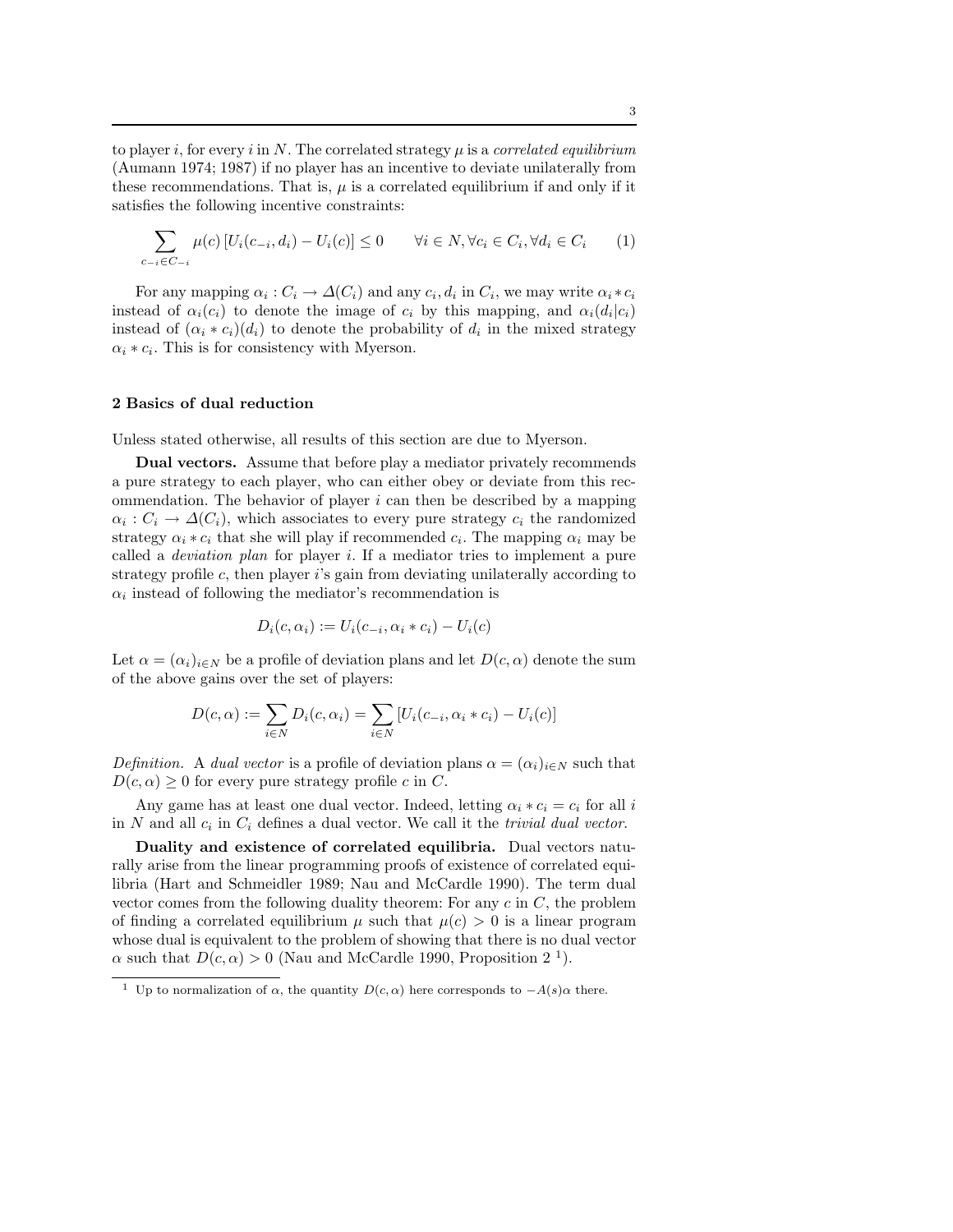In light of this result, to prove existence of correlated equilibria, it suffices to show that there is at least one c for which there is no dual vector  $\alpha^c$  such that  $D(c, \alpha^c) > 0$ . To prove this by contradiction, assume that for every c there is some such dual vector. Then any interior combination of these dual vectors yields a dual vector  $\alpha$  such that  $D(c, \alpha) > 0$  for all c. But for every mixed strategy profile  $\sigma$  and every j in N,

$$
\sum_{c \in C} \sigma(c) D_j(c, \alpha_j) = U_j(\sigma_{-j}, \alpha_j * \sigma_j) - U_j(\sigma)
$$
\n(2)

where

$$
\alpha_j * \sigma_j = \sum_{c_j \in C_j} \sigma_j(c_j)(\alpha_j * c_j)
$$

Indeed, both sides of  $(2)$  represent the expected gain for player j from deviating according to  $\alpha_j$ , when all other players obey a mediator who is trying to implement  $\sigma$ . Summing over the set of players N, we get

$$
\sum_{c \in C} \sigma(c) D(c, \alpha) = \sum_{j \in N} [U_j(\sigma_{-j}, \alpha_j * \sigma_j) - U_j(\sigma)] \tag{3}
$$

Now the mapping  $\alpha_j : C_j \to \Delta(C_j)$  may be seen as a transition probability on  $C_j$  and as such induces a Markov chain on  $C_j$ . By basic properties of Markov chains, every player j has a mixed strategy  $\sigma_i$  which is  $\alpha_i$ -stationary, that is, such that  $\alpha_j * \sigma_j = \sigma_j$ . For such an  $\alpha_j$ -stationary strategy  $\sigma_j$  and any  $\sigma_{-j}$ ,  $U_j(\sigma_{-j}, \alpha_j * \sigma_j) = U_j(\sigma)$  so that  $\sum_{c \in C} \sigma(c) D_j(c, \alpha_j) = 0$  by (2). If  $\sigma_j$  is  $\alpha_j$ stationary for all j in N, then  $\sum_{c \in C} \sigma(c) D(c, \alpha) = 0$  by (3), contradicting the assumption that  $D(c, \alpha) > 0$  for all c.

A variant of this proof of existence of correlated equilibria has recently been used by Papadimitriou and Roughgarden (2008) to develop algorithms for finding correlated equilibria in a broad class of succinctly representable multiplayer games, in a time which is polynomial in the succinct representation of the game. For more on (mostly Nash) equilibrium computation, see the excellent survey by Roughgarden (2010) and the other articles in the same special issue of Economic Theory.

How to reduce a game using a dual vector. Let  $\alpha$  be a dual vector. As noted above, the mapping  $\alpha_i : C_i \to \Delta(C_i)$  induces a Markov chain on  $C_i$ . This Markov chain partitions  $C_i$  into a set of transient states and disjoint minimal absorbing sets.<sup>2</sup> From the basic theory of Markov chains, it follows that for every minimal absorbing set  $B_i \subset C_i$ , there is a unique  $\alpha_i$ -stationary mixed strategy with support  $B_i$ . Let  $C_i/\alpha_i$  denote the set of such  $\alpha_i$ -stationary strategies with support equal to a minimal absorbing set. The set  $C_i/\alpha_i$  is thus a subset of the set of mixed strategies of player i in  $\Gamma$ , and, because the minimal absorbing sets are disjoints, it has as most as many elements as  $C_i$ . The  $\alpha$ reduced game, denoted by  $\Gamma/\alpha$ , is the game with the same set of players and

<sup>&</sup>lt;sup>2</sup> A nonempty subset  $B_i$  of  $C_i$  is a *minimal absorbing set* for the Markov chain induced by  $\alpha_i$  if: (i) for every  $c_i$  in  $B_i$ ,  $\alpha_i * c_i$  has support in  $B_i$  and (ii) it contains no nonempty proper subset satisfying (i).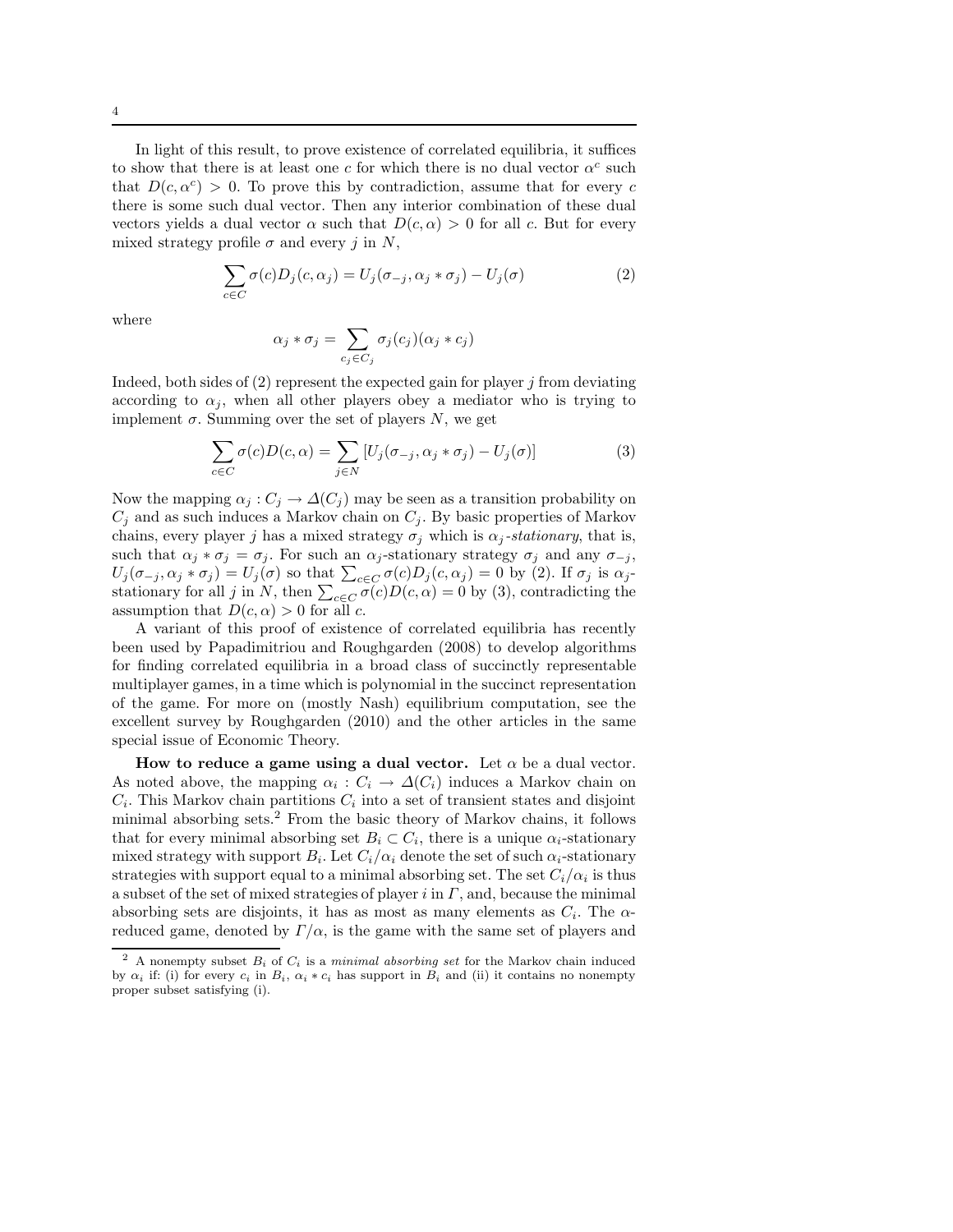$$
\Gamma/\alpha = \{N, (C_i/\alpha_i)_{i \in N}, (U_i)_{i \in N}\}\
$$

The reduction thus operates by eliminating some strategies and merging other strategies. The pure strategies of  $\Gamma/\alpha$  are mixed strategies of  $\Gamma$ . If a pure strategy  $c_i \in C_i$  is a transient state for the Markov chain induced by  $\alpha_i$ , then  $c_i$  is *eliminated*. It is not a pure strategy and does not take part in any pure strategy of the reduced game  $\Gamma/\alpha$ : for all  $\sigma_i$  in  $C_i/\alpha_i$ , seen as elements of  $\Delta(C_i)$ , we have  $\sigma_i(c_i) = 0$ . If  $c_i$  is  $\alpha_i$ -stationary (i.e.  $\alpha_i * c_i = c_i$ ), then  $c_i$ is kept as a pure strategy of the reduced game:  $c_i \in C_i/\alpha_i$ . Finally, if  $c_i$  is neither transient nor stationary, then the strategies in the minimal absorbing set of  $c_i$  are merged (Myerson says "consolidated") into an equivalence class, which is represented by the unique  $\alpha_i$ -stationary strategy with support equal to this minimal absorbing set. Thus,  $c_i$  is not in  $C_i/\alpha_i$ , but there exists  $\sigma_i$  in  $C_i/\alpha_i$  such that  $\sigma_i(c_i) > 0$  (where  $\sigma_i$  is seen as an element of  $\Delta(C_i)$ ).

Furthermore, due to properties of Markov chains, a mixed strategy  $\sigma_i$  in  $\Delta(C_i)$  is  $\alpha_i$ -stationary if and only if it is a convex combination of the  $\alpha_i$ stationary strategies with support equal to some minimal absorbing set, that is, if and only if it belongs to  $\Delta(C_i/\alpha_i)$ . So the set of mixed strategies of player i in  $\Gamma/\alpha$  corresponds to his set of  $\alpha_i$ -stationary mixed strategies in  $\Gamma$ .

Definition. A dual reduction of  $\Gamma$  is any  $\alpha$ -reduced game  $\Gamma/\alpha$  where  $\alpha$  is a dual vector. An *iterative dual reduction* of  $\Gamma$  is any game  $\Gamma/\alpha^1/\alpha^2/\ldots$  where each  $\alpha^k$  is a dual vector for  $\Gamma/\alpha^1/\alpha^2/\ldots/\alpha^{k-1}$ . (The expression "dual reduction" may refer either to a reduced game or to the reduction technique.)

**Dual reduction and equilibria.** Let  $C/\alpha = \frac{\chi_{i\in N}C_i}{\alpha_i}$  denote the set of pure strategy profiles of the reduced game  $\Gamma/\alpha$ . So the set of correlated strategies of the reduced game is  $\Delta(C/\alpha)$ . Any correlated strategy  $\mu$  in  $C/\alpha$ can be mapped back to a  $\Gamma$ -equivalent correlated strategy  $\bar{\mu}$  in the natural way:

$$
\bar{\mu}(c) = \sum_{\sigma \in C/\alpha} \mu(\sigma)\sigma(c) \quad \forall c \in C
$$

(the mapping  $\mu \mapsto \bar{\mu}$  can be shown to be injective). Myerson's main result is that if  $\mu$  is a correlated equilibrium of a dual reduction of  $\Gamma$ , then  $\bar{\mu}$  is a correlated equilibrium of  $\Gamma$ . The same result holds for Nash equilibrium.

The main step of the proof is to show that, if  $\sigma$  is a mixed strategy profile such that  $\sigma_j$  is  $\alpha_j$ -stationary for all  $j \neq i$ , then  $U_i(\sigma) \leq U_i(\sigma_{-i}, \alpha_i * \sigma_i)$ . To see this, note that if  $\alpha_j * \sigma_j = \sigma_j$  for all  $j \neq i$ , then (3) is reduced to

$$
\sum_{c \in C} \sigma(c) D(c, \alpha) = U_i(\sigma_{-i}, \alpha_i * \sigma_i) - U_i(\sigma)
$$
\n(4)

Because  $\alpha$  is a dual vector,  $D(c, \alpha) \geq 0$  for all c, hence the left hand side of (4) is nonnegative. Thus, (4) implies  $U_i(\sigma) \leq U_i(\sigma_{-i}, \alpha_i * \sigma_i)$ .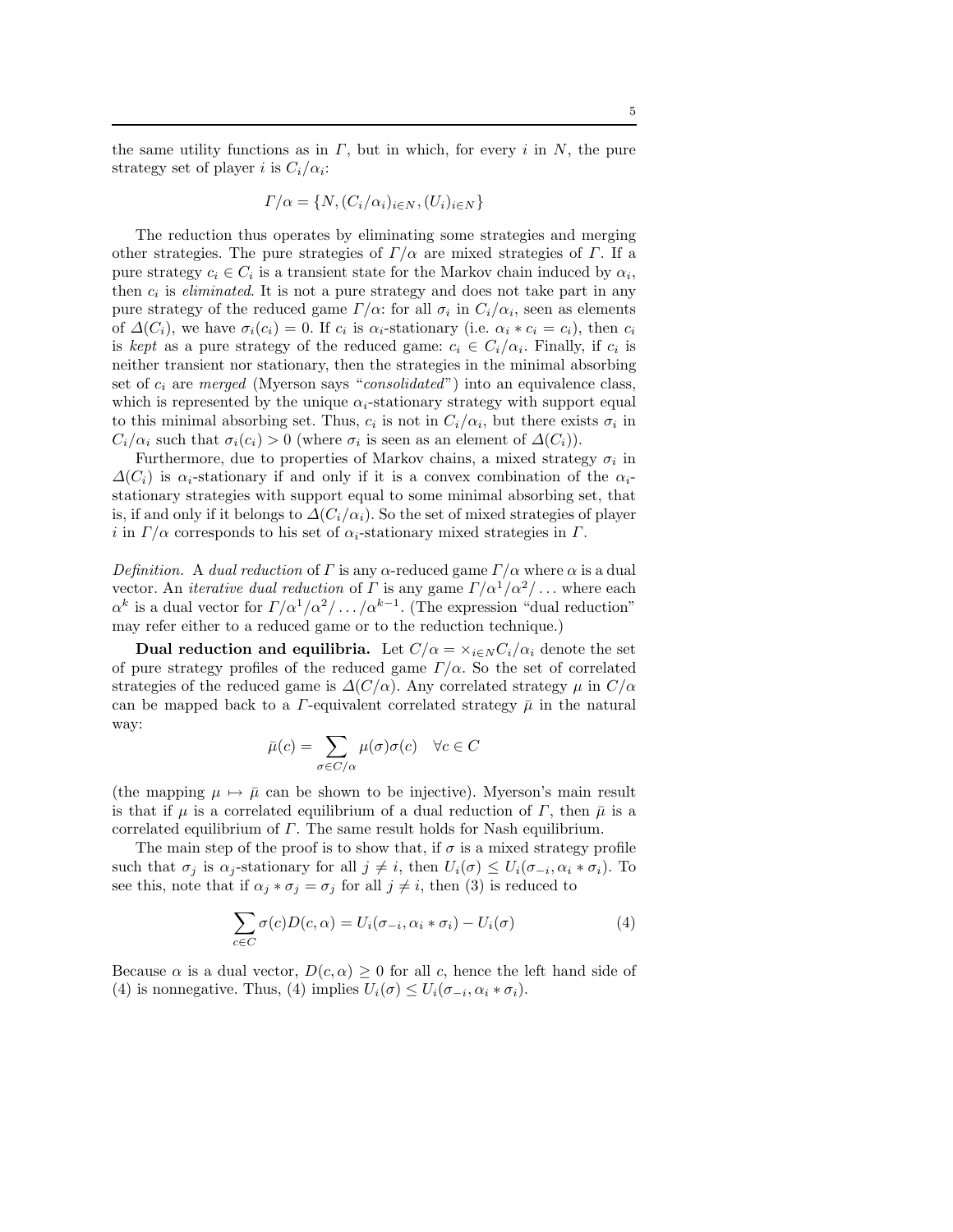From this, it can be seen that if  $\sigma_i$  is  $\alpha_i$ -stationary for all  $j \neq i$ , then player i has an  $\alpha_i$ -stationary best-response to  $\sigma_{-i}$  (for instance, the Cesàro limit - that is, the limit of the arithmetic mean - of the sequence  $(\sigma_i^k)$  defined inductively by  $\sigma_i^0 = \sigma_i$  and  $\sigma_i^{k+1} = \alpha_i * \sigma_i^k$ , where  $\sigma_i$  is any best-response to  $\sigma_{-i}$ ; the sequence  $(\sigma_i^k)$  need not converge, but its arithmetic mean does). It is then relatively straightforward to show that any equilibrium of  $\Gamma/\alpha$  is an equilibrium of  $\Gamma$ .

Payoff rescaling. Linear transformations of the utility functions do not affect the players' preferences. So, for dual reduction not to depend on specific representations of these preferences, such transformations ought not affect the ways in which a game may be reduced. We show that this is indeed the case, although Myerson does not mention it.

For instance, consider the following games  $\Gamma$  and  $\Gamma'$ , where  $\Gamma'$  is obtained from  $\Gamma$  by multiplying player 1's payoffs by  $1/2$ :

$$
\Gamma: \quad x_1 \frac{x_2}{2,0|0,2} \qquad \qquad \Gamma': \quad x_1 \frac{x_2}{1,0|0,2} \qquad \qquad \Gamma': \quad x_1 \frac{1,0|0,2}{0,2|1,0}
$$

Define  $\alpha$  by  $\alpha_i * x_i = y_i$  and  $\alpha_i * y_i = x_i$  for every i in  $\{1,2\}$  (recall that pure strategies are identified with the vertices of the simplex). Then  $\alpha$  is a dual vector of  $\Gamma$  but not of  $\Gamma'$ , because  $D(\alpha, c) < 0$  for  $c = (x_1, y_2)$ . However,  $\alpha$  can be rescaled into a dual vector of  $\Gamma'$  inducing the same reduction. The idea is to replace  $\alpha_1$  by a deviation plan  $\alpha'_1$  which deviates similarly but twice as much. However,  $\alpha_1'(y_1|x_1)$ , for instance, would then be greater than 1. So instead, we replace  $\alpha_1$  and  $\alpha_2$  by deviations plans which deviate 2K and K times as much, respectively, with  $2K \leq 1$ . This doubles the impact of player 1's deviations compared to player 2's, hence compensates for the fact that player 1's payoffs have been multiplied by  $1/2$ , while ensuring that the new deviation plans are well defined.

Formally, let  $\lambda_1 = 1/2$  and  $\lambda_2 = 1$ , and let  $0 < K \le \min_{i \in N} \lambda_i = 1/2$ . Let

$$
\alpha'_i * c_i = \left(1 - \frac{K}{\lambda_i}\right) c_i + \left(\frac{K}{\lambda_i}\right) [\alpha_1 * c_i]
$$

for all  $c_i$  in  $C_i$ . Then for every  $\sigma_i$  in  $\Delta(C_i)$ ,  $[\alpha'_i * \sigma_i] - \sigma_i = (K/\lambda_i)[\alpha_i * \sigma_i]$ . It follows that  $\alpha'$  is a dual vector of  $\Gamma'$  and that the same mixed strategies are stationary under  $\alpha_i$  and  $\alpha'_i$ , so that  $\alpha$  and  $\alpha'$  induce the same reduced game:  $\Gamma'/\alpha' = \Gamma'/\alpha.$ 

More generally, let  $\Gamma$  and  $\Gamma'$  be two games with the same sets of players and strategies. Let us say that  $\Gamma'$  is a *rescaling* of  $\Gamma$  if for every player i in N, there exists a positive constant  $\lambda_i$  and a function  $f_i: C_{-i} \to \mathbb{R}$  such that  $U'_i(c) = \lambda_i.U_i(c) + f_i(c_{-i})$  for all c in C. Drawing on the above construction, it is easy to show that if  $\Gamma'$  is a rescaling of  $\Gamma$  then for any dual vector  $\alpha$  of  $\Gamma$ there is a dual vector  $\alpha'$  of  $\Gamma'$  such that  $\Gamma'/\alpha' = \Gamma'/\alpha$ .

**Symmetric games.** Let  $\Gamma$  be a two-player symmetric game. That is,  $C_1 = C_2 = \{1, 2, ..., m\}$  and for all  $(k, l)$  in  $\{1, 2, ..., m\}^2$ ,  $U_1(k, l) = U_2(l, k)$ . If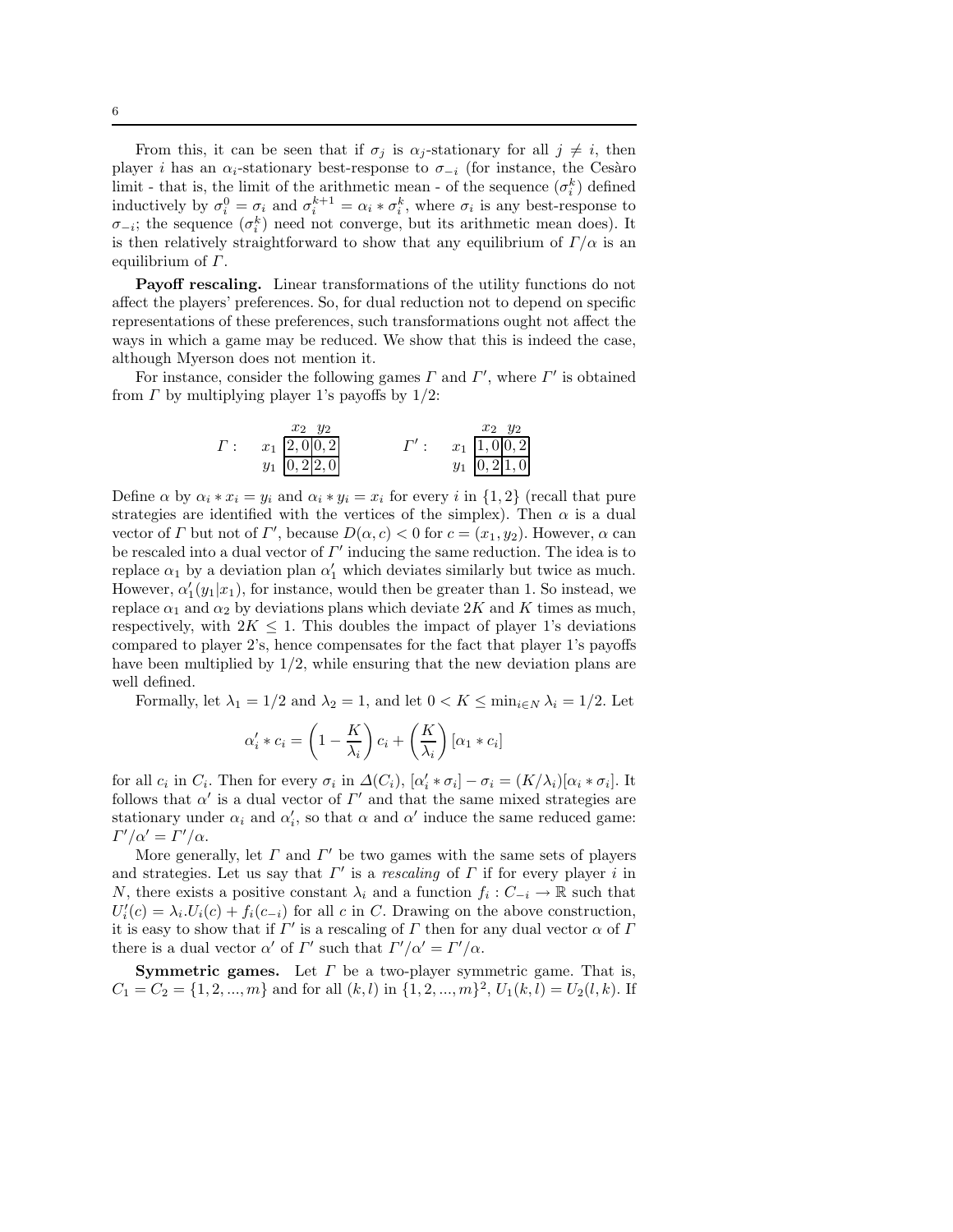$\alpha = (\alpha_1, \alpha_2)$  is a dual vector, then so are  $\alpha' = (\alpha_2, \alpha_1)$  and  $\bar{\alpha} = (\alpha + \alpha')/2$ . Moreover,  $\Gamma/\bar{\alpha}$  is symmetric. More generally, if there are some symmetries in the roles of the players (e.g. if within a subset of the set of players, the roles of the players are cyclically symmetric), then the game can be reduced in a way that respects these symmetries (Viossat 2008a, Proposition 21).

Jeopardization and reduction to elementary games. A game is elementary (Myerson) if it has a correlated equilibrium  $\mu$  which satisfies all incentive constraints with strict inequality:

$$
\sum_{c \in C} \mu(c) \left[ U_i(c_{-i}, d_i) - U_i(c) \right] > 0 \quad \forall i \in N, \forall c_i \neq d_i \tag{5}
$$

If  $\mu$  satisfies (5), then for any correlated strategy  $\mu'$  with full support and for any  $\epsilon$  small enough,  $(1 - \epsilon)\mu + \epsilon\mu'$  is a strict correlated equilibrium with full support; conversely, any strict correlated equilibrium with full support satisfies (5). So, elementary games can also be defined as those games having a strict correlated equilibrium with full support.<sup>3</sup>

Myerson shows that a game may be strictly reduced if and only if it is not elementary; this implies that, though many games are not elementary (e.g., Matching Pennies), any game may be reduced to an elementary game by iterative dual reduction. The proof is based on the concept of jeopardization and Proposition 1 below which we will use extensively.

Definition. Let  $c_i$  and  $d_i$  be pure strategies of player i. The strategy  $d_i$ jeopardizes  $c_i$  if in every correlated equilibrium  $\mu$ , the incentive constraint stipulating that player i should not gain by deviating from  $c_i$  to  $d_i$  is tight. That is,

$$
\sum_{c_{-i} \in C_{-i}} \mu(c) \left[ U_i(c_{-i}, d_i) - U_i(c) \right] = 0
$$

**Proposition 1** (Myerson) There exists a dual vector  $\alpha$  such that  $\alpha_i(d_i|c_i) > 0$ if and only if  $d_i$  jeopardizes  $c_i$ .

Proof This is a special case of strong complementary slackness in linear programming. See Myerson for details. □

Full dual reduction Let us say that a dual vector is *full* (or has full support) if it is positive in every component that is positive in at least one dual vector. By Proposition 1, for any full dual vector  $\alpha$  and any pure strategies  $c_i$  and  $d_i$  in  $C_i$ ,  $\alpha_i(d_i|c_i) > 0$  if and only if  $d_i$  jeopardizes  $c_i$ . Existence of full dual vectors follows from the convexity of the set of dual vectors. A *full dual reduction* of  $\Gamma$  is any reduced game  $\Gamma/\alpha$  where  $\alpha$  is a full dual vector.

<sup>&</sup>lt;sup>3</sup> A correlated equilibrium  $\mu$  has full support if  $\mu(c) > 0$  for all c in C. It is strict if the incentive constraint (1) is satisfied with strict inequality, for any i in  $N$ , any  $c_i$  that has positive marginal probability in  $\mu$ , and any  $d_i \neq c_i$ .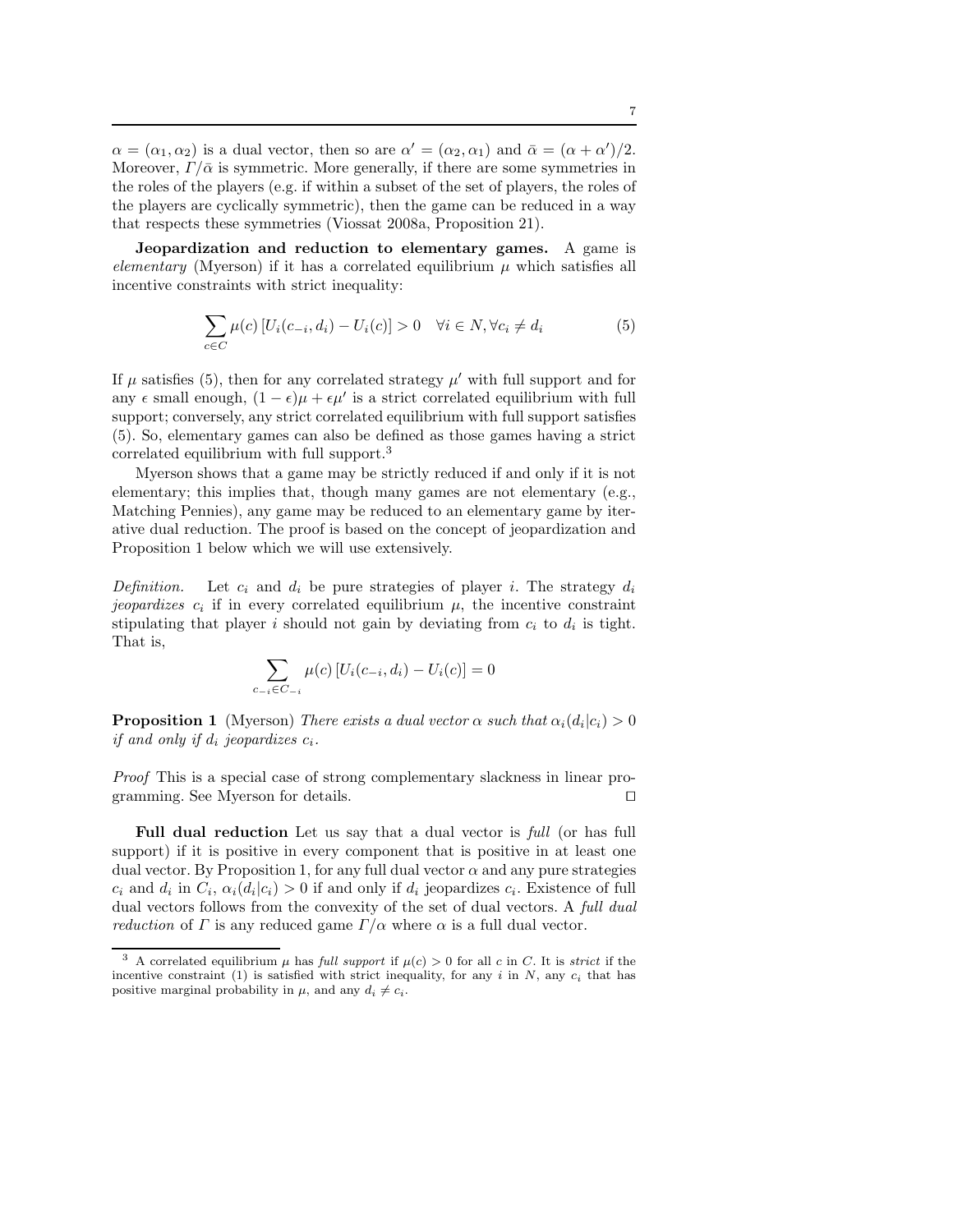Full dual reduction significantly refines dual reduction. Indeed, we show in the Appendix that almost all two-player games have a unique full dual reduction. This is not true of general dual reductions (for instance, any game with several weakly dominated strategies has several nontrivial dual reductions).

The interest of full dual reductions also lies in the following properties, which remain implicit in Myerson: all full dual vectors, having the same positive components, induce the same minimal absorbing sets. Therefore, in all full dual reductions, the pure strategies that are eliminated (resp. kept as pure strategies, merged together) are the same. Moreover, in any full dual reduction, there are weakly fewer pure strategies than in any other dual reduction of the same game. That is, if  $\alpha$  is a full dual vector and  $\beta$  is any dual vector, then  $|C_i/\alpha_i| \leq |C_i/\beta_i|$  for all i. This follows from the fact that any component that is positive in  $\beta_i$  is also positive in  $\alpha_i$ .

#### 3 Which strategies and equilibria are eliminated?

We say that the pure strategy  $c_i$  is *eliminated* in the dual reduction  $\Gamma/\alpha$ if  $\sigma_i(c_i) = 0$  for all  $\sigma_i$  in  $C_i/\alpha_i$ . A pure strategy profile c is eliminated if  $\sigma(c) = 0$  for all  $\sigma$  in  $C/\alpha$ ; that is, if  $c_i$  is eliminated for some i in N. Finally, a correlated equilibrium  $\mu$  is eliminated if there is no correlated strategy of  $\Gamma/\alpha$  which induces  $\mu$  in Γ. In this section, we try to understand which kind of strategies and equilibria are eliminated in dual reductions.

Strategies. As shown by Myerson, if a pure strategy is weakly dominated then there is a dual reduction which exactly eliminates this strategy. Moreover, iterative dual reduction always leads to a game that has no weakly dominated strategies. Finally, if a dual reduction consists in eliminating a pure strategy, say  $c_i$ , then this strategy is weakly dominated, or gives exactly the same payoffs as another mixed strategy. Indeed, for all  $j \neq i$ , every pure strategy in  $C_i$  must be stationary under the associated dual vector  $\alpha$ . Due to (4), this implies that  $U_i(c_{-i}, \alpha_i * c_i) \ge U_i(c)$  for all  $c_{-i}$  in  $C_{-i}$ .

In the sense that these properties hold, dual reduction generalizes elimination of dominated strategies. However, full dual reductions need not eliminate weakly dominated strategies:

Example 1

|      |                        | $\psi$                          |  |
|------|------------------------|---------------------------------|--|
| 21 Z | $\left 1\right\rangle$ | $\frac{1}{0}$ $\frac{1}{0}$ , 0 |  |
|      |                        | 1,0 0,0                         |  |

In this game,  $\mu$  is a correlated equilibrium if and only if  $y_2$  is not played in  $\mu$ . That is,  $\mu(x_1, y_2) = \mu(y_1, y_2) = 0$ . Therefore  $x_1$  and  $y_1$  jeopardize each other. It follows that, in all full dual reductions,  $x_1$  and  $y_1$  are merged, hence  $y_1$  is not eliminated.

By contrast, in full dual reductions, strategies that have marginal probability zero in all correlated equilibria are eliminated, and a similar result holds for strategy profiles.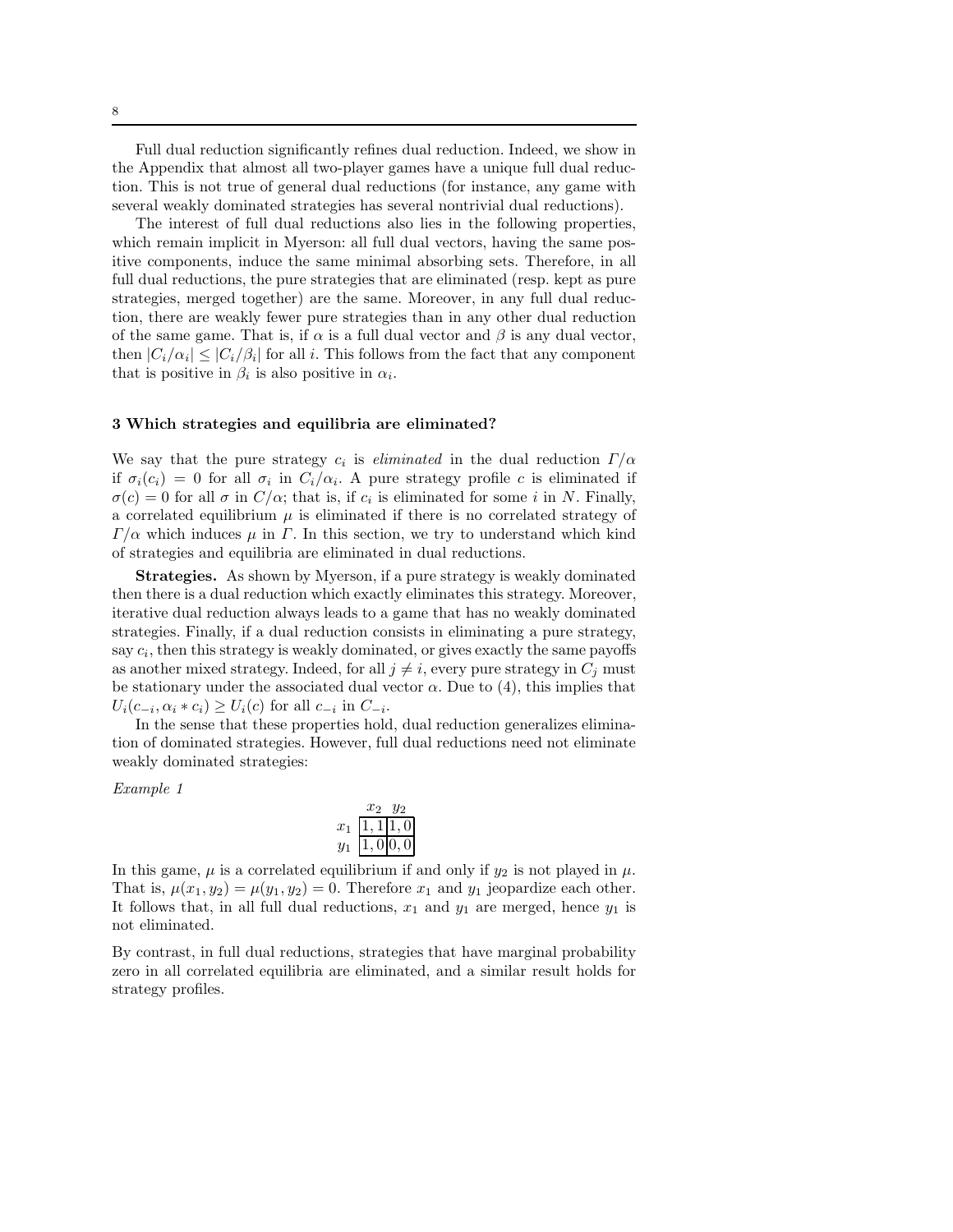**Proposition 2** Let  $c \in C$  (resp.  $c_i \in C_i$ ) be a pure strategy profile (resp. pure strategy) that has probability zero in all correlated equilibria. Then c (resp.  $c_i$ ) is eliminated in all full dual reductions and in all elementary iterative dual reductions.

To prove Proposition 2, we introduce a new class of dual vectors.

Definition. A dual vector is *strong* if for every pure strategy profile c in  $C$ that has probability zero in all correlated equilibria

$$
D(c, \alpha) = \sum_{i \in N} [U_i(c_{-i}, \alpha_i * c_i) - U_i(c)] > 0.
$$

(the first equality simply recalls the definition of  $D(c, \alpha)$ ). Existence of strong dual vectors follows from Nau and McCardle's (1990) proof of existence of correlated equilibria. Due to the linearity of the conditions defining dual vectors and their refinements, any interior convex combination of a full dual vector and of a strong dual vector is a dual vector which is both strong and full. This implies that there is at least one strong and full dual vector. It is actually easy to show that a dual vector is both strong and full if and only if it belongs to the relative interior of the (convex) set of dual vectors.

Proof of Proposition 2. First consider elementary iterative dual reductions: if  $\Gamma^e$  is an elementary iterative dual reduction of  $\Gamma$ , then it has a correlated equilibrium with full support, which induces a correlated equilibrium of  $\Gamma$ . Therefore all pure strategy profiles and pure strategies of  $\Gamma$  that have not been eliminated in  $\Gamma^e$  have positive probability in some correlated equilibrium.<sup>4</sup>

Now consider full dual reductions. Let  $\alpha$  be a dual vector. Let  $\sigma \in C/\alpha$ . By definition of  $C/\alpha$ ,  $\alpha_i * \sigma_i = \sigma_i$  for all i in N. Therefore, it follows from (3) that  $\sum_{c \in C} \sigma(c)D(c, \alpha) = 0$ . Since by definition of dual vectors,  $D(c, \alpha) \geq 0$ for all  $c$  in  $C$ , this implies that

$$
D(c, \alpha) > 0 \Rightarrow \sigma(c) = 0.
$$
 (6)

Assume now that  $\alpha$  is strong and full, and let c be a pure strategy profile that has probability zero in all correlated equilibria. Since  $\alpha$  is strong, by definition,  $D(c, \alpha) > 0$ , hence  $\sigma(c) = 0$  by (6). Therefore, c is eliminated in the dual reduction  $\Gamma/\alpha$ . Furthermore,  $\alpha$  is a full dual vector and in all full dual reductions, the same strategies, hence the same strategy profiles are eliminated. It follows that c is eliminated in all full dual reductions.

Finally, let  $c_i$  be a pure strategy profile with marginal probability zero in all correlated equilibria. For all  $c_{-i}$  in  $C_{-i}$ , the profile  $c = (c_{-i}, c_i)$  has probability zero in all correlated equilibria. Therefore, in a full dual reduction,  $(c_{-i}, c_i)$  is eliminated for all  $c_{-i}$  in  $C_{-i}$ , hence  $c_i$  itself is eliminated. This completes the proof. □

<sup>4</sup> I owe my understanding of this point to Roger Myerson.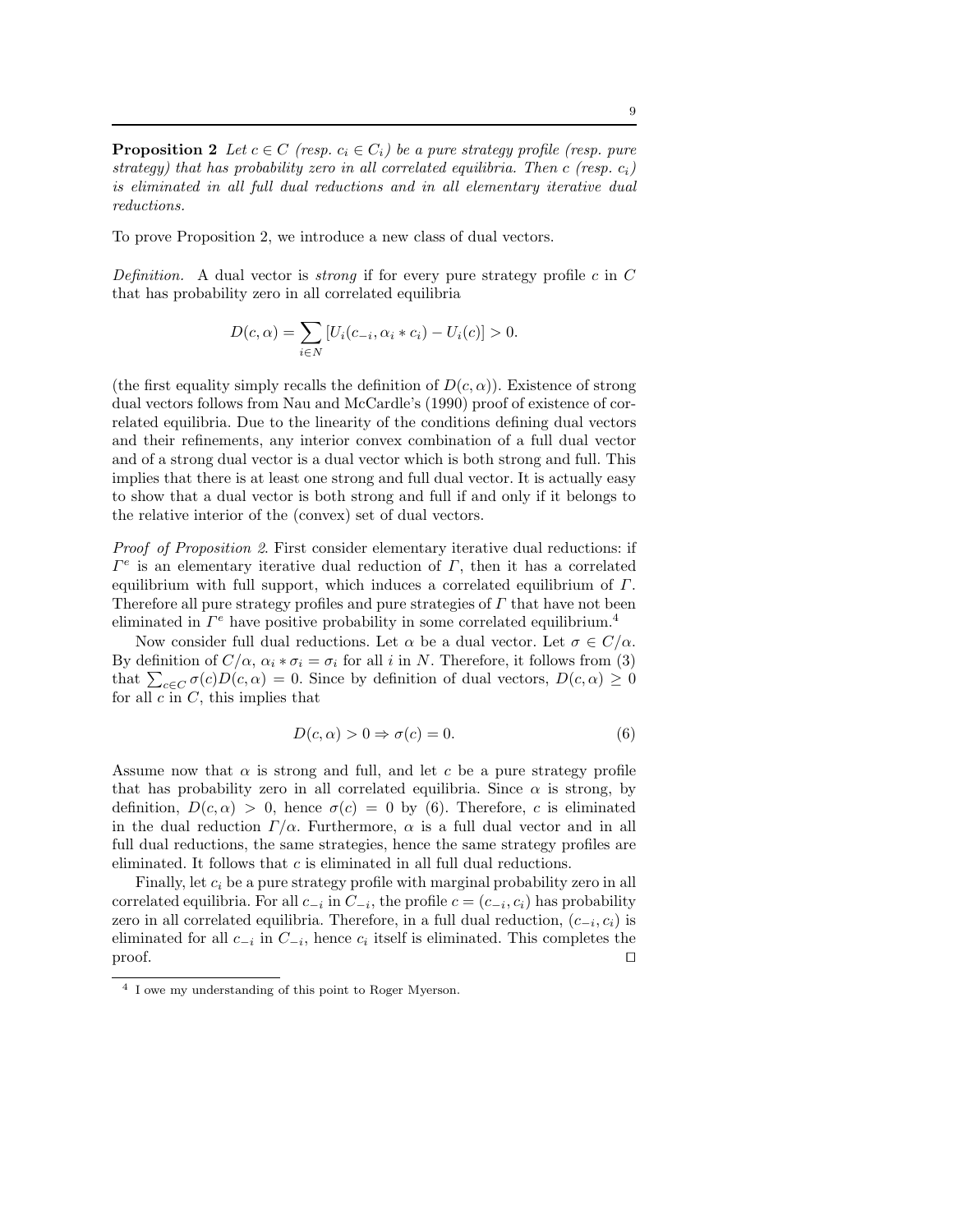Equilibria. We now turn to equilibria. Let us say that in a dual reduction, a correlated equilibrium  $\mu$  is eliminated if there is no correlated strategy of the reduced game which induces  $\mu$  in the original game.

Proposition 3 Strict correlated equilibria cannot be eliminated, not even in an iterative dual reduction.

*Proof* If  $\mu$  is a strict correlated equilibrium, then a strategy that has positive marginal probability in  $\mu$  cannot be jeopardized by another strategy. It follows that in any dual reduction of  $\Gamma$ , all pure strategies used in  $\mu$  remain as pure strategies. Furthermore, as the player's options for deviating are more limited in the reduced game than in  $\Gamma$ , the distribution  $\mu$  is a strict correlated equilibrium of the reduced game. Inductively, in any iterative dual reduction of  $\Gamma$ , all strategies used in  $\mu$  are available and  $\mu$  is a strict correlated equilibrium.<sup>5</sup> □

Recall that a Nash equilibrium  $\sigma$  is quasi-strict if for all i in N, any pure best response to  $\sigma_{-i}$  belongs to the support of  $\sigma_i$ . Contrary to strict equilibria, quasi-strict equilibria may be eliminated by dual reduction as follows from Example 1. Actually, in the following game :

| $x^{\cdot}$ | (1) | $\frac{1}{0}$<br>11.1 |
|-------------|-----|-----------------------|
| Y           | (1) | 10.                   |

the unique full dual reduction consists in eliminating  $y_1$  and  $y_2$ ; thus, in this game, every full dual reduction eliminates all quasi-strict equilibria (this also happens in the game of Myerson's figure 6).

Moreover, the following example shows that completely mixed Nash equilibria may be eliminated in all nontrivial dual reductions. In the left game, playing each strategy with equal probability is a completely mixed Nash equilibrium:

| $x_2$ $y_2$ $z_2$                                                   |  | $y_2$ $z_2$                    |
|---------------------------------------------------------------------|--|--------------------------------|
|                                                                     |  |                                |
| $x_1\overline{\begin{array}{l}3,1 2,2 0,0\\3,1 0,0 2,2\end{array}}$ |  | $y_1\ \frac{2,2 0,0}{0,0 2,2}$ |

However, the unique nontrivial dual reduction is the game on the right, in which  $x_2$  and thus all completely mixed Nash equilibria of the original game have been eliminated. (To see that the only nontrivial dual reduction consists in eliminating  $x_2$ , note that, for player 2,  $x_2$  is equivalent to  $\frac{1}{2}y_2 + \frac{1}{2}z_2$ ; this implies that  $y_2$  and  $z_2$  jeopardize  $x_2$ . Furthermore, for any  $\tilde{i}$  in  $\{1, 2\}$ , the strategies  $y_i$  and  $z_i$  must be stationary under any dual vector because they have positive probability in a strict correlated equilibrium. The result follows.)

In this example, the reduced game is obtained by eliminating a pure strategy of player 2 which is redundant in the sense that it gives her the same payoffs as another mixed strategy. More generally, let  $\Gamma' = \{N, (C'_i)_{i \in N}, (U_i)_{i \in N}\}$  be

<sup>5</sup> This proof shows that a pure strategy that has positive marginal probability in some strict correlated equilibrium can never be eliminated nor merged with other strategies. This generalizes the fact that elementary games cannot be reduced.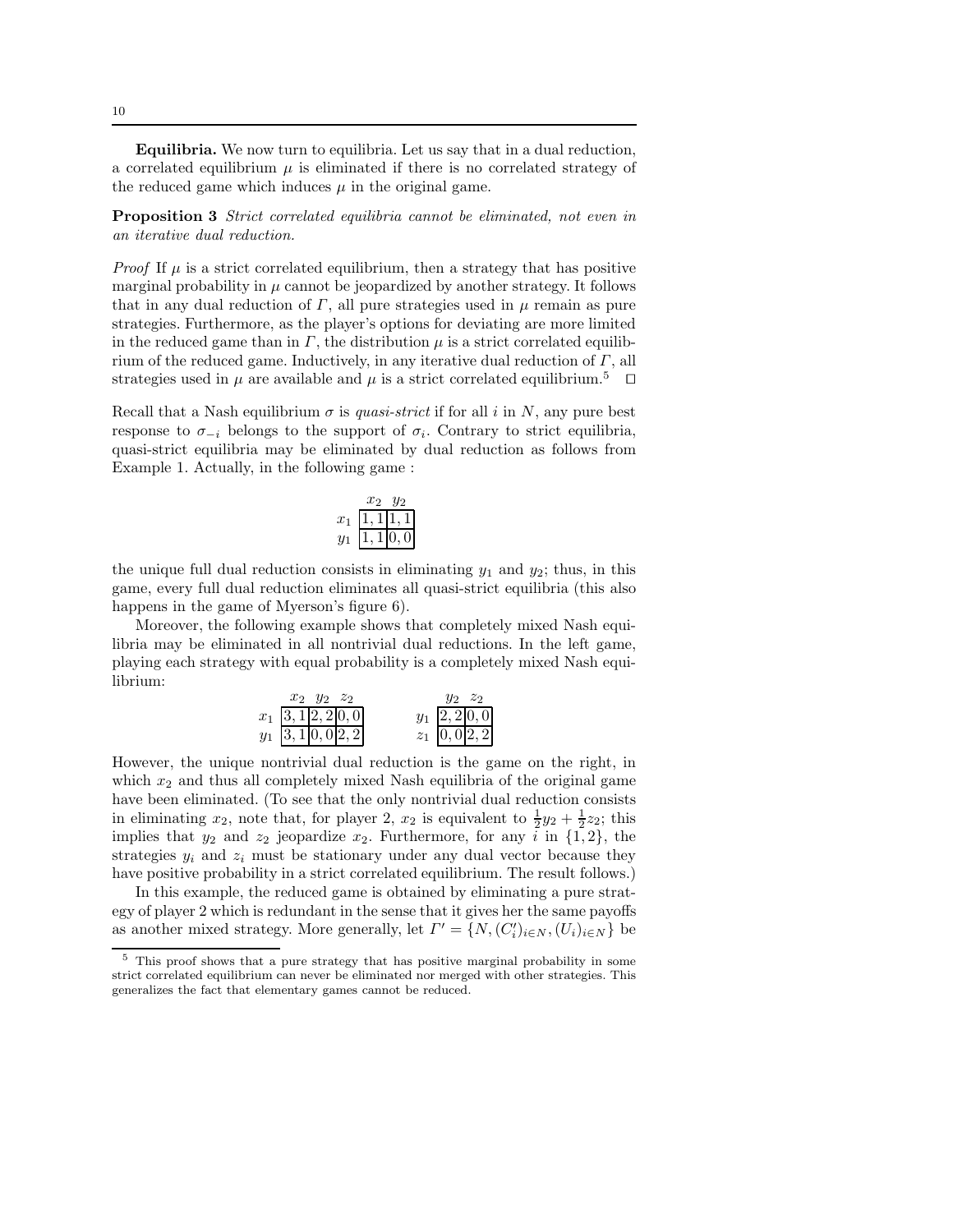a game obtained from  $\Gamma$  by omitting some pure strategies (thus  $C_i' \subset C_i$  for all i). Assume that the omitted strategies are redundant in the sense that for every omitted pure strategy  $c_i$ , there is a mixed strategy in  $\Delta(C_i')$  that gives the same payoffs to player  $i$  as  $c_i$ :

$$
\forall i \in N, \forall c_i \in C_i \setminus C'_i, \exists \sigma_i \in \Delta(C'_i), \forall c_{-i} \in C_{-i}, U_i(c_{-i}, c_i) = U_i(c_{-i}, \sigma_i) \tag{7}
$$

Then  $\Gamma'$  is a dual reduction of  $\Gamma$ . Indeed, for all i in N, let  $\alpha_i * c_i = c_i$  if  $c_i \in C_i$  and  $\alpha_i * c_i = \sigma_i$  (defined in (7)) otherwise; this defines a dual vector  $\alpha$ such that  $\Gamma/\alpha = \Gamma'$ . In particular, dual reduction allows to reduce any game to its reduced normal form (Kohlberg and Mertens 1986).

## 4 Some applications of dual reduction

This section aims at showing that dual reduction is a useful tool to study properties of Nash equilibria and correlated equilibria. We focus on three applications. First, we prove by linear programming that a unique correlated equilibrium is a Nash equilibrium. Second, we show that tight games (Nitzan 2005) have a completely mixed Nash equilibrium. Third, we refine a result of Nau et al. (2004) on the geometry of Nash equilibria and correlated equilibria.

A unique correlated equilibrium is a Nash equilibrium: an elementary proof. Consider the fact that, if a game has a unique correlated equilibrium, then this correlated equilibrium is a Nash equilibrium. Of course, this follows from the existence of a Nash equilibrium and the fact that any Nash equilibrium is a correlated equilibrium. However, as for existence of correlated equilibria (Hart and Schmeidler 1989; Nau and McCardle 1990), it would be nice to find a more direct proof, relying solely on linear programming. Dual reduction provides such a proof.

Indeed, let  $\Gamma$  be a game with a unique correlated equilibrium. By iterative dual reduction,  $\Gamma$  may be reduced to an elementary game  $\Gamma^e$ . Since  $\Gamma^e$  is elementary (i.e. has a strict correlated equilibrium with full support), it follows that either  $\Gamma^e$  has an infinity of correlated equilibria, or  $\Gamma^e$  has a unique strategy profile. Since  $\Gamma$  has a unique correlated equilibrium and since different correlated equilibria of  $\Gamma^e$  induce different correlated equilibria of  $\Gamma$ , the first case is ruled out. Therefore,  $\Gamma^e$  has a unique strategy profile, hence trivially a Nash equilibrium. This implies that  $\Gamma$  has a Nash equilibrium. Hence that the unique correlated equilibrium of  $\Gamma$  is a Nash equilibrium.

This proof relies on: a) the definition of dual reduction, which requires the Minimax theorem and existence of stationary distributions for finite Markov chains; and b) the fact that any game may be reduced to an elementary game, which Myerson proved through the strong complementary property of linear programs. Since the existence of stationary distributions for finite Markov chains can be deduced from the Minimax theorem, the above proof relies solely on linear duality. In particular no fixed point theorem is used.<sup>6</sup>

<sup>6</sup> The fact that the existence of stationary distributions for finite Markov chains can be deduced from the Minimax theorem is mentioned by Mertens et al. (1994, ex. 9, p.41). Here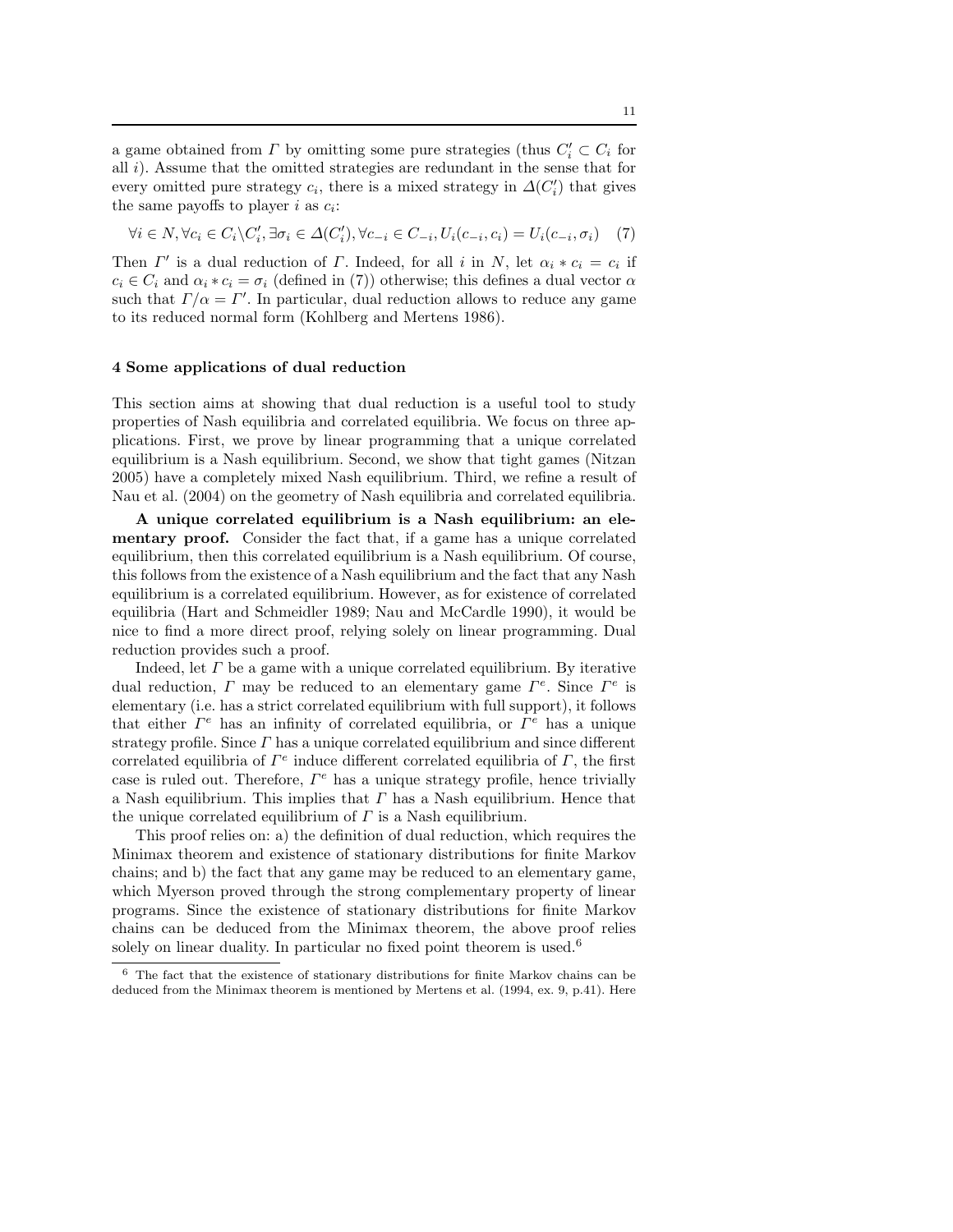Tight games. Consider the class of tight games (Nitzan 2005):

Definition. A game is tight if in every correlated equilibrium  $\mu$ , all incentive constraints are tight:

$$
\sum_{c_{-i}\in C_{-i}} \mu(c)[U_i(c_{-i}, d_i) - U_i(c)] = 0 \quad \forall i \in N, \forall c_i \in C_i, \forall d_i \in C_i \tag{8}
$$

Nitzan  $(2005)$  shows that, for any positive integer n, there is an open set of tight games within the set of  $n \times n$  two-player games.

Proposition 4 Any tight game has a completely mixed Nash equilibrium

Proof The definition of tight games may be rephrased as follows: a game is tight if  $d_i$  jeopardizes  $c_i$ , for every player i and every pair of pure strategies  $(c_i, d_i)$  in  $C_i \times C_i$ . Therefore, if  $\alpha$  is a full dual vector of a tight game  $\Gamma$ , then for every pair of pure strategies  $(c_i, d_i)$  in  $C_i \times C_i$ , we have  $\alpha_i(d_i|c_i) > 0$ . Thus, for the Markov chain induced by  $\alpha_i$ , there is a unique minimal absorbing set, namely the whole of  $C_i.$  Therefore, in the full dual reduction  $\Gamma/\alpha,$  all strategies of player  $i$  are merged into a single representative, and this holds for every  $i$  in N. It follows that  $\Gamma/\alpha$  has a unique strategy profile  $\sigma$ , which is a completely mixed strategy profile of  $\Gamma$ ; furthermore, since  $\sigma$  is trivially a Nash equilibrium of  $\Gamma/\alpha$ , it is a Nash equilibrium of  $\Gamma$ .

**Pretight games** Let  $C_i^c$  denote the set of pure strategies of player i that have positive marginal probability in at least one correlated equilibrium. Let us say that a game is *pretight* if, in every correlated equilibrium  $\mu$ , every incentive constraint (1) with  $c_i$  and  $d_i$  in  $C_i^c$  is tight. That is,

$$
\sum_{c_{-i} \in C_{-i}} \mu(c)[U_i(c_{-i}, d_i) - U_i(c)] = 0 \quad \forall i \in N, \forall c_i \in C_i^c, \forall d_i \in C_i^c \tag{9}
$$

This condition, which is weaker than (8), has been introduced by Nau et al. (2004). Recall that the inequalities defining the set of correlated equilibria are linear in  $\mu$ , so that the set of correlated equilibria is a convex polytope. Nau et al (2004, Proposition 2) showed that if there exists a Nash equilibrium in the relative interior of the correlated equilibrium polytope, then (a) the game is pretight, and (b) there exists a Nash equilibrium with support  $\times_{i\in N} C_i^c$ . Dual reduction allows us to show that (a) implies (b).

**Proposition 5** Any pretight game has a quasi-strict Nash equilibrium with  $support \times_{i\in N} C^c_i$ .

is a proof: let  $M = (m_{ij})$  denote a stochastic matrix (that is, the  $m_{ij}$  are nonnegative and each column sums to unity). Applying the lemma of Hart and Schmeidler (1989, p.19) with  $a_{jk} = m_{kj}$  and u a basis vector, we get that there exists a probability vector x such that  $Mx = x$ . Since Hart and Schmeidler prove this lemma via the Minimax theorem, this shows that existence of stationary distributions for finite Markov chains can indeed be deduced from the Minimax theorem.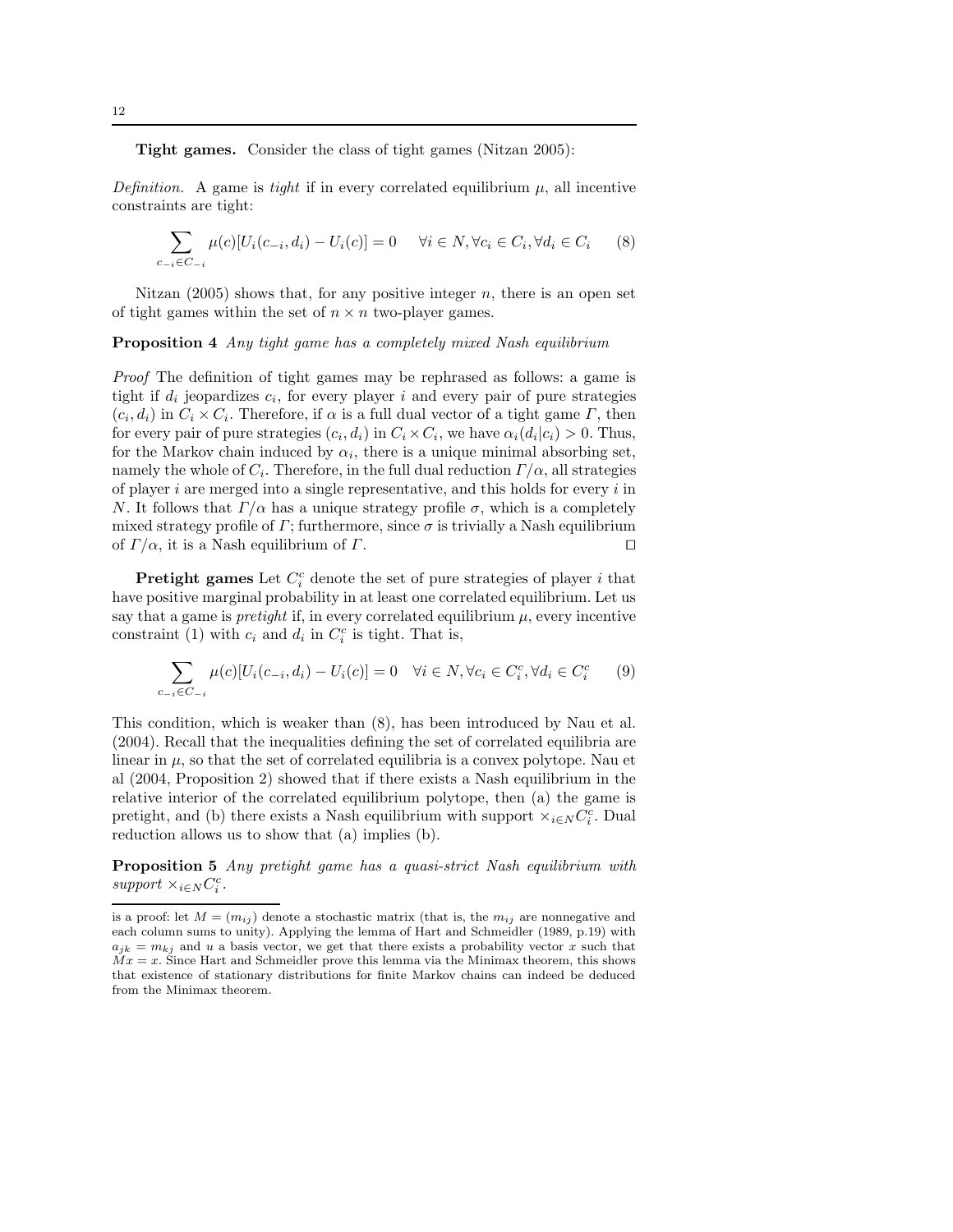*Proof* Let  $\Gamma$  be pretight. Let  $\alpha$  be a strong and full dual vector. Let  $i \in N$ . By Proposition 2, in any full dual reduction, all strategies in  $C_i\backslash C_i^c$  are eliminated. Moreover, by the definition of pretight games, all strategies of  $C_i^c$  jeopardize each other. Therefore, in a full dual reduction, they are either all eliminated or all merged together. The first case is ruled out because all other pure strategies of player i are eliminated. It follows that  $C_i/\alpha_i$  consists of a unique mixed strategy  $\sigma_i$ , with support  $C_i^c$ . Hence, in  $\Gamma/\alpha$  there is a unique pure strategy profile  $\sigma$ , which has support  $\times_{i \in N} C_i^c$ , and which is a Nash equilibrium of  $\Gamma/\alpha$ , hence of  $\Gamma$ .

We now show that  $\sigma$  is quasi-strict. Let  $c_i \in C_i \backslash C_i^c$  and let  $\tau = (\sigma_{-i}, c_i)$ . Since  $c_i$  has marginal probability zero in all correlated equilibria, it follows that every strategy profile c with  $\tau(c) > 0$  has probability zero in all correlated equilibria. By definition of strong dual vectors, this implies that  $D(c, \alpha) > 0$ . Therefore

$$
\sum_{c \in C} \tau(c) D(c, \alpha) > 0.
$$

However, because for every  $j \neq i$  the strategy  $\tau_j$  is equal to  $\sigma_j$  hence  $\alpha_j$ stationary, it follows that equation (4) is satisfied (with  $\tau$  replacing  $\sigma$ ). Therefore

$$
0 < \sum_{c \in C} \tau(c)D(c, \alpha) = U_i(\tau_{-i}, \alpha_i * \tau_i) - U_i(\tau) = U_i(\sigma_{-i}, \alpha_i * c_i) - U_i(\sigma_{-i}, c_i)
$$

which implies that  $c_i$  is not a best reply to  $\sigma_{-i}$ , so  $\sigma$  is quasi-strict.  $\Box$ 

Proposition 5 does not only show that Nau et al.'s condition (a) implies their condition (b), but also that any pretight game has a quasi-strict Nash equilibrium: a nontrivial fact, since for  $n \geq 3$ , not all *n*-player games have a quasi-strict Nash equilibrium (van Damme 1991). Moreover, from Proposition 5 and a few basic arguments given in Viossat (2006), a converse of Nau et al.'s result can be obtained. Namely, if a game is pretight, then there is a Nash equilibrium in the relative interior of the correlated equilibrium polytope.

Remark: it follows from the proof of Proposition 5 that in any full dual reduction of a pretight game, for every player, all pure strategies that have positive marginal probability in at least one correlated equilibrium are merged together, and all others are eliminated. Since two-player zero-sum games and games with a unique correlated equilibrium are pretight (Viossat 2006), this result also holds in these classes of games. This generalizes examples given by Myerson (Figures 3 and 5).

Other applications. Dual reduction is used in Viossat (2008b) to show that a unique correlated equilibrium is a quasi-strict Nash equilibrium. A generalization, still based on dual reduction, is given in Viossat (2008a). Namely, every finite game has a Nash equilibrium  $\sigma$  such that, for all i in N, all pure best-responses to  $\sigma_{-i}$  have positive probability in some correlated equilibrium. Dual reduction can also be used to show that, generically, there are certain dimensions that the correlated equilibrium polytope cannot have (Viossat,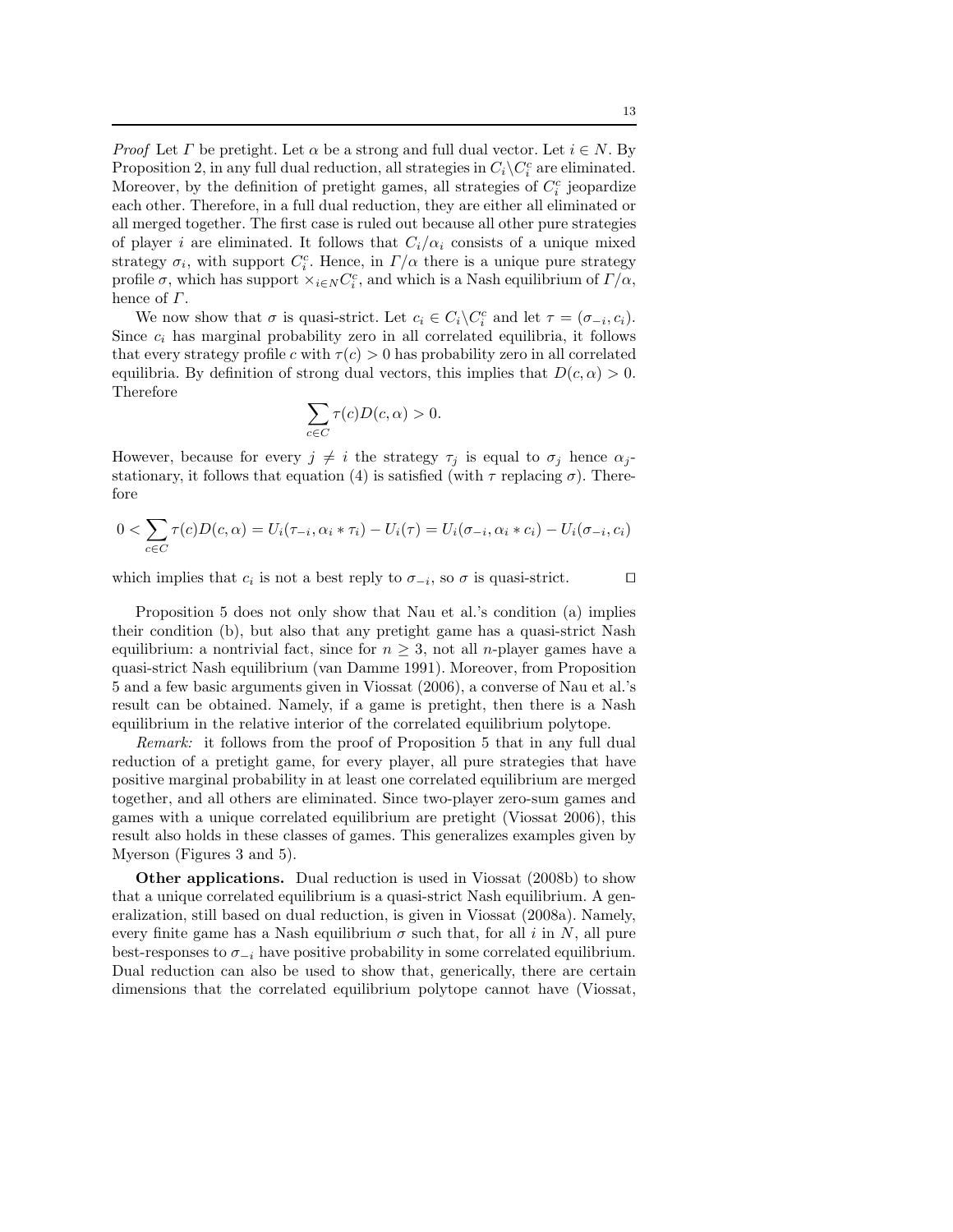2008a) or to check that a game has a unique correlated equilibrium.<sup>7</sup> Finally, dual reduction is used in Viossat (2005, Chapter 9B) to show that, in all  $3 \times 3$  symmetric games, from any interior initial condition and under any two-population convex monotonic dynamics (Hofbauer and Weibull 1996), all strategies that have marginal probability zero in all correlated equilibria are eliminated.

### Appendix: Uniqueness of the reduction process

In this appendix, we show that generic two-player normal form games have a unique full dual reduction. We first show that this is not true of all games. Let  $\Gamma$  denote the rather trivial game:

$$
x_1 \ \frac{x_2 \ y_2}{1,1|0,1}
$$

Let  $0 < \epsilon < 1$ . Define the full dual vector  $\alpha^{\epsilon}$  by  $\alpha^{\epsilon}_2 * x_2 = \alpha^{\epsilon}_2 * y_2 = \epsilon x_2 + (1 - \epsilon)y_2$ . In the full dual reduction  $\Gamma/\alpha_{\epsilon}$ , there is a unique pure strategy profile whose payoffs  $(\epsilon, 1)$  depend on  $\epsilon$ . Thus, even if only full dual reductions are used, there might still be multiple ways to reduce a game. Other examples (omitted) suggest however that multiplicity of full dual reductions typically arises when a player is indifferent between some of his strategies, or becomes so after elimination of strategies of the other players. Such indifference is a nongeneric phenomenon in the normal form payoff space, and we show below that almost all two-player normal form games have a unique full dual reduction. We first show that there are severe restrictions on the ways strategies may be merged.

**Notation:** for all i in N, let  $B_i \subset C_i$  and let  $B = \times_{i \in N} B_i$ . We denote by  $\Gamma_B =$  $(N, (B_i)_{i\in N}, (U_i)_{i\in N})$  the game obtained from  $\Gamma$  by reducing the pure strategy set of player i to  $B_i$ , for all i in N.

**Proposition 6** Let  $\alpha$  be a dual vector. For each i in N, let  $B_i \subset C_i$  denote a minimal  $\alpha_i$ absorbing set and  $B = \times_{i \in N} B_i$ . Let  $\sigma_{B_i}$  denote the unique  $\alpha_i$ -stationary strategy of player *i* with support  $B_i$  and  $\sigma_B = (\sigma_{B_i})_{i \in N}$ . Then  $\sigma_B$  is a completely mixed Nash equilibrium of  $\Gamma_B$ .

Proof The proof draws on the remark made by Myerson at the end of the proof of his lemma 2. Since  $B_i$  is  $\alpha_i$ -absorbing, we may define  $\alpha'_i : B_i \to \Delta(B_i)$  by  $\alpha'_i * c_i = \alpha_i * c_i$  for all  $c_i$ in  $B_i$ . Since  $\alpha$  is a dual vector of  $\Gamma$ , it follows that  $\alpha'$  is a dual vector of  $\Gamma_B$ . Moreover,  $B/\alpha' = {\sigma_B}$ , hence  $\sigma_B$  is a Nash equilibrium of  $\Gamma_B/\alpha'$ . This implies that  $\sigma_B$  is a Nash equilibrium of  $\Gamma_B$ . Finally,  $\sigma_B$  is completely mixed because  $\sigma_{B_i}$  has support  $B_i$ .  $\Box$ 

**Corollary 1** Assume that for every product  $B = \times_{i \in N} B_i$  of subsets  $B_i$  of  $C_i$ , the game  $\Gamma_B$  has at most one completely mixed Nash equilibrium. Then  $\Gamma$  has a unique full dual reduction.

Proof Let  $\alpha$  and  $\alpha'$  be two full dual vectors. Let  $\sigma \in C/\alpha$ . Let  $B_i$  denote the support of  $\sigma_i$  (seen as an element of  $\Delta(C_i)$ ) and let  $B = \times_{i \in N} B_i$ . Note that, as the support of an  $\alpha_i$ stationary strategy,  $B_i$  is a minimal  $\alpha_i$ -absorbing set. Since full dual vectors have the same minimal absorbing sets, it follows that  $B_i$  is also a minimal  $\alpha'_i$ -absorbing set. Therefore, there exists  $\tau$  in  $\tilde{C}/\alpha'$  such that  $\tau_i$  has support  $B_i$ , for all i in N. By Proposition 6, both σ and τ are completely mixed Nash equilibria of  $\Gamma_B$ . By assumption, this implies  $\sigma = \tau$ , hence  $\sigma \in C/\alpha'$ . Therefore  $C/\alpha \subset C/\alpha'$  with equality by symmetry. hence  $\sigma \in C/\alpha'$ . Therefore  $C/\alpha \subset C/\alpha'$  with equality by symmetry. □

<sup>7</sup> As shown in Viossat (2006): (i) a game has a unique correlated equilibrium if and only it is pretight and has a unique Nash equilibrium; (ii) a game is pretight if and only if it has some specific dual vectors. So if it is known that a game has a unique Nash equilibrium, it can be shown that it has a unique correlated equilibrium by exhibiting appropriate dual vectors, without computing the correlated equilibria.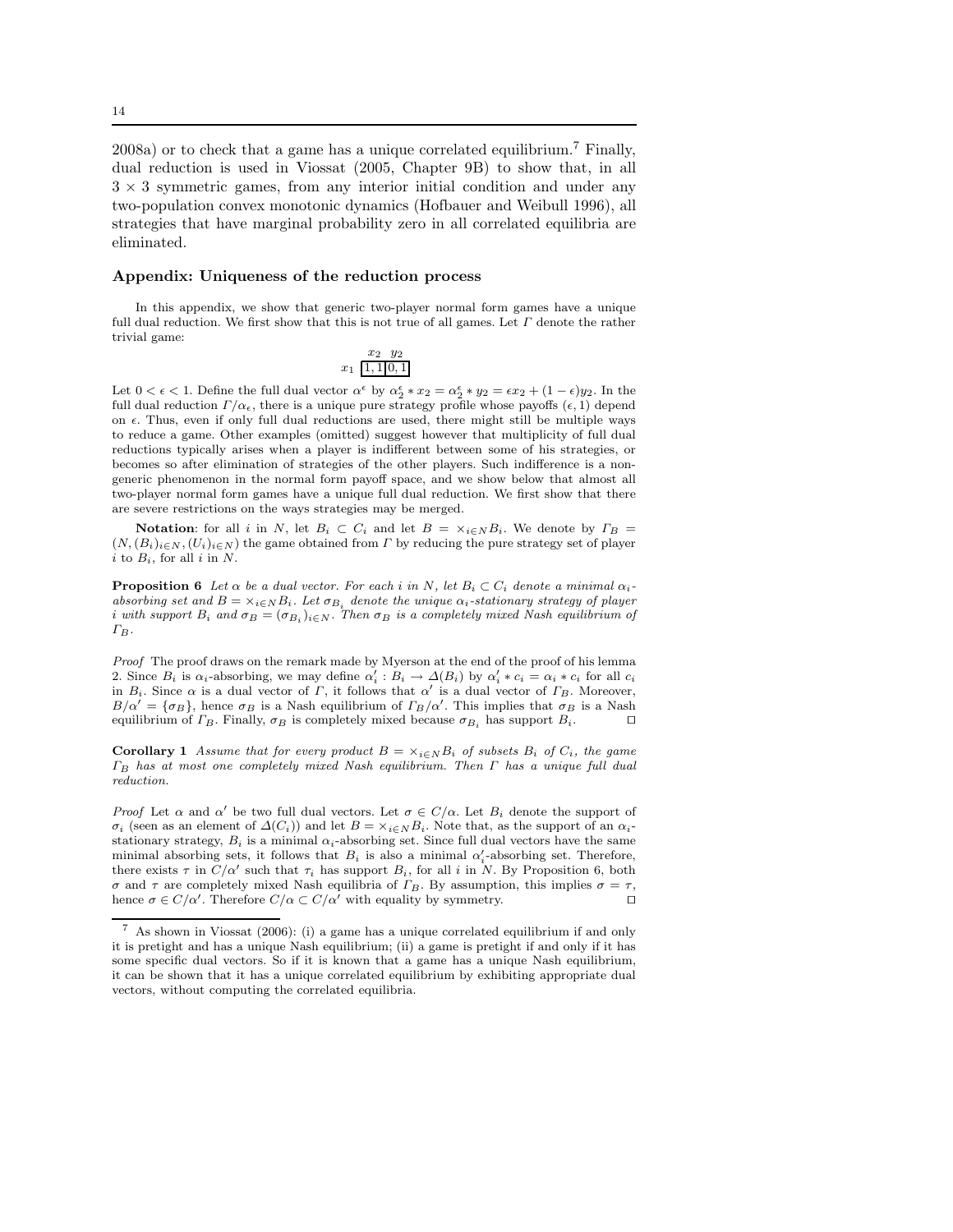**Proposition 7** Let  $\Gamma$  be a two-player game. Assume that for any game  $\Gamma_B$  obtained from Γ by omitting some pure strategies, and any Nash equilibrium σ of Γ<sub>B</sub>, the supports of σ<sub>1</sub> and  $\sigma_2$  have the same number of elements. Then  $\Gamma$  has a unique full dual reduction.<sup>8</sup>

Proof It suffices to show that the assumption of corollary 1 is met. The proof is by contradiction. Assume that there exists  $B = B_1 \times B_2 \subset C_1 \times C_2$  such that  $\Gamma_B$  has two distinct completely mixed Nash equilibria  $\sigma$  and  $\tau$ . Without loss of generality, assume  $\sigma_1 \neq \tau_1$ . There exists  $\lambda$  in  $\mathbb R$  such that  $\sigma_1^{\lambda} := \lambda \sigma_1 + (1 - \lambda)\tau_1$  is in  $\Delta(C_1)$  but its support is a strict subset of the support of  $\sigma_1$ . Since  $\varGamma_B$  is a two-player game and  $\sigma$  and  $\tau$  are completely mixed (in  $(\Gamma_B)$ , it follows that  $(\sigma_1^{\lambda}, \sigma_2)$  is a Nash equilibrium of  $\Gamma_B$ . But so is  $\sigma$ , and for at least one of these equilibria, the supports of the strategies of the players do not have the same number of elements. Therefore the assumption of Proposition 7 is not satisfied. ⊓⊔

Additional arguments can be used to show that almost all two-player normal form games have a unique sequence of iterative full dual reductions. See (Viossat 2008a) for details.

Acknowledgements This article originated in my Ph.D. thesis, written at the laboratoire d'économétrie de l'Ecole polytechnique, under the supervision of Sylvain Sorin. I am deeply grateful to Bernhard von Stengel and to Françoise Forges, Ehud Lehrer, Roger Myerson, seminar audiences, and several anonymous referees whose constructive comments helped me to improve the presentation of this article. All shortcomings are mine. The author gratefully acknowledges the support of the ANR, project "Croyances" and of the Fondation du Risque, Chaire Groupama, "Les particuliers face au risque".

#### References

- 1. Aumann, R. (1974), "Subjectivity and Correlation in Randomized Strategies", Journal of Mathematical Economics 1, 67–96
- 2. Aumann, R.J. (1987), "Correlated Equilibria as an Expression of Bayesian Rationality", Econometrica 55, 1–18
- 3. Hart, S. and D. Schmeidler (1989), "Existence of Correlated Equilibria", Mathematics of Operations Research 14, 18–25
- 4. Hofbauer, J. and J.W. Weibull (1996), "Evolutionary Selection against Dominated Strategies", Journal of Economic Theory 71, 558–573.
- 5. Kohlberg, E. and J.F. Mertens (1986), "On the Strategic Stability of Equilibria", Econometrica 54, 1003–1038
- 6. Mertens, J.F., S. Sorin and S. Zamir (1994) "Repeated games, Part A, Background material", CORE discussion paper 9402, Université Catholique de Louvain
- 7. Myerson, R.B. (1997), "Dual Reduction and Elementary Games", Games and Economic Behavior 21, 183–202
- 8. Nau R.F., S. Gomez Canovas, and P. Hansen (2004), "On the Geometry of Nash Equilibria and Correlated Equilibria", International Journal of Game Theory 32, 443–453
- 9. Nau, R.F. and K.F. McCardle (1990), "Coherent Behavior in Noncooperative Games", Journal of Economic Theory 50, 424–444
- 10. Nitzan, N. (2005), "Tight Correlated Equilibrium", discussion paper #394, Center for the Study of Rationality, the Hebrew University of Jerusalem
- 11. Papadimitriou C.H. and T. Roughgarden (2008), "Computing Correlated Equilibria in Multi-Player games", Journal of the ACM 55, Article 14
- 12. Roughgarden, T. (2010), "Computing Equilibria: a computational complexity perspective", to appear in Economic Theory 42, doi:10.1007/s00199-009-0448-y
- 13. van Damme, E. (1991), Stability and Perfection of Nash Equilibria, Springer-Verlag

<sup>8</sup> This assumption is met by almost all two-player games; indeed, by all two-player games Γ such that every game  $Γ_B$  obtained by omitting pure strategies from Γ is nondegenerate in the sense of von Stengel (2002, Def. 2.6 and Thm 2.10).